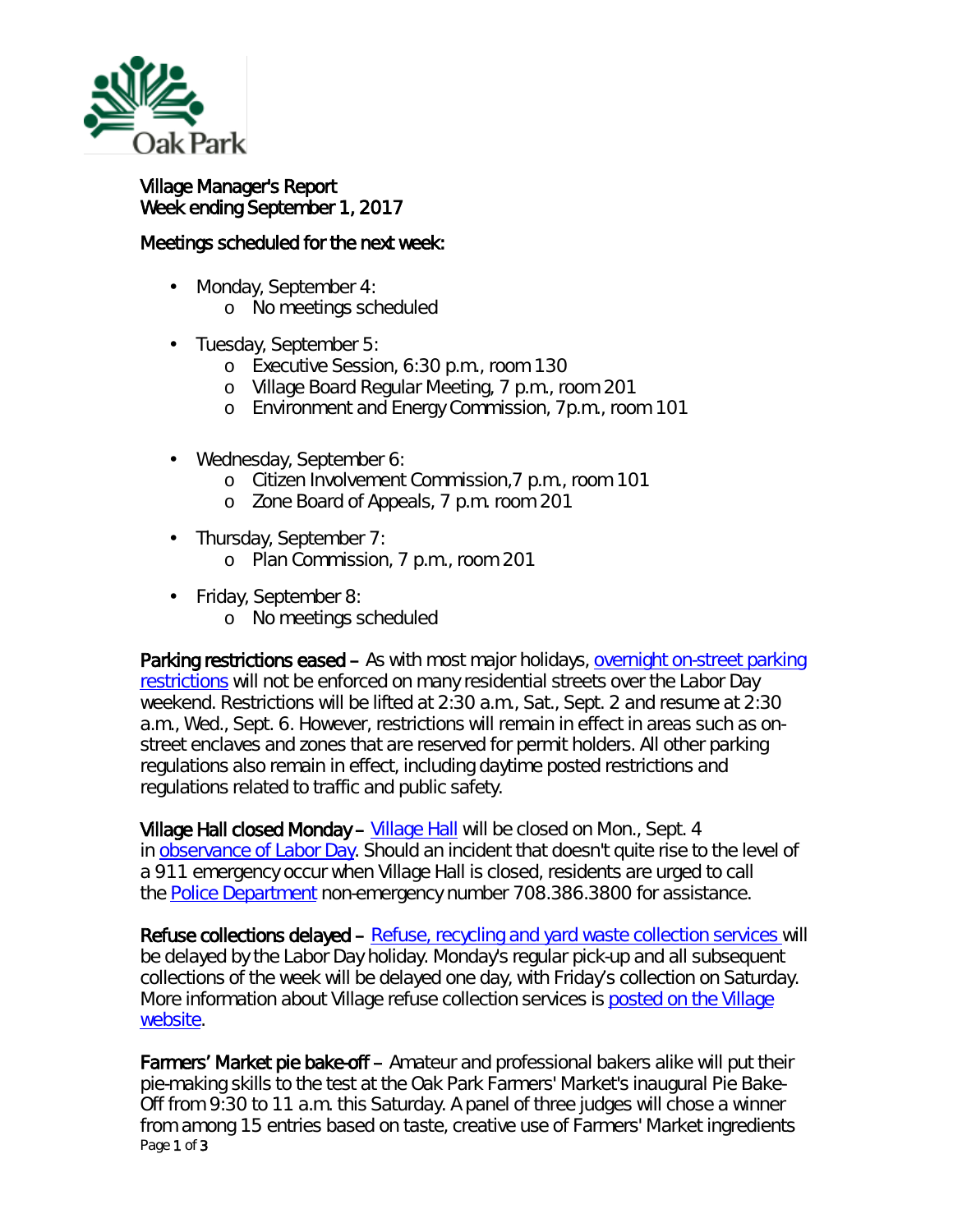and appearance. Slices of pie will be given away to Market visitors after the contest on a first-come, first-served basis. Find more info about the contest at [www.oak](http://www.oak-park.us/piebakeoff)[park.us/piebakeoff.](http://www.oak-park.us/piebakeoff)

West Nile Virus threat alert – With Labor Day weekend typically featuring lots of outdoor activities, the Health Department is urging residents not to become complacent and to continue taking precautions to prevent being bitten by mosquitoes that may carry West Nile virus. The virus has been found in mosquito samples gathered from throughout the region since the beginning of the season, including in both traps in Oak Park. Fourteen human cases also have been identified in Illinois, including one in our community. More information on prevention is posted on the Village website at [www.oak-park.us/fightthebite.](http://www.oak-park.us/fightthebite)

Business closed pending hearing – Following a joint investigation by Oak Park and Chicago Police, the Austin Pantry, 1 W. Chicago Ave., has been closed pending an administrative hearing to determine if a public nuisance exists that could result in the permanent revocation of the store's business license. The 10-day emergency closing of the business came after an arrest was made following execution of a search warrant Wednesday. A Chicago man, identified as a store clerk, was arrested and later charged with 17 felony counts of unlawful delivery of a controlled substance. The purpose of the hearing is to review the police investigation of the business and to hear from the business owner and legal counsel. If the hearing determines a public nuisance was created by the business operations, the business license may be revoked permanently.

Downtown construction update – Underground lighting work continues on the east side of the new section of Maple Avenue along the Emerson Development site, while new curbs and road base are being installed. The sidewalk on the north side of North Boulevard is closed along the development site, but pedestrians have access to the area via the sidewalk on the south side of the street. Sidewalk pavers and roadway brick pavers are being installed on Westgate Street, west of Marion Street. South of the tracks, excavation for foundations continues throughout the site of the new Lincoln Properties development. The eastbound lane of South Boulevard remains closed between Harlem Avenue and Marion Street for materials staging and construction equipment.

Street resurfacing – Old pavement was removed on Humphrey Avenue between Division and Greenfield streets and on Taylor Avenue between Berkshire and Greenfield streets in preparation for paving. Work on storm sewers in these areas also began, including repairing existing drains and adding news ones as needed. Concrete operations continued in the public parking lot at Superior Street and Austin Boulevard (Lot 25S) and on Adams Street between Home and Clinton avenues. Work will continue on these sites throughout next week.

Sidewalk repairs/street microsurfacing – All sidewalk repair and replacement projects are substantially complete. Crews will focus on cleanup and repair or replacement of any new sidewalks sections that were damaged or suffered graffiti during construction. Microsurfacing of selected streets is scheduled to resume the second week of September. By applying a thin layer of material on the street surface, the life of the pavement can be extended up to five years.